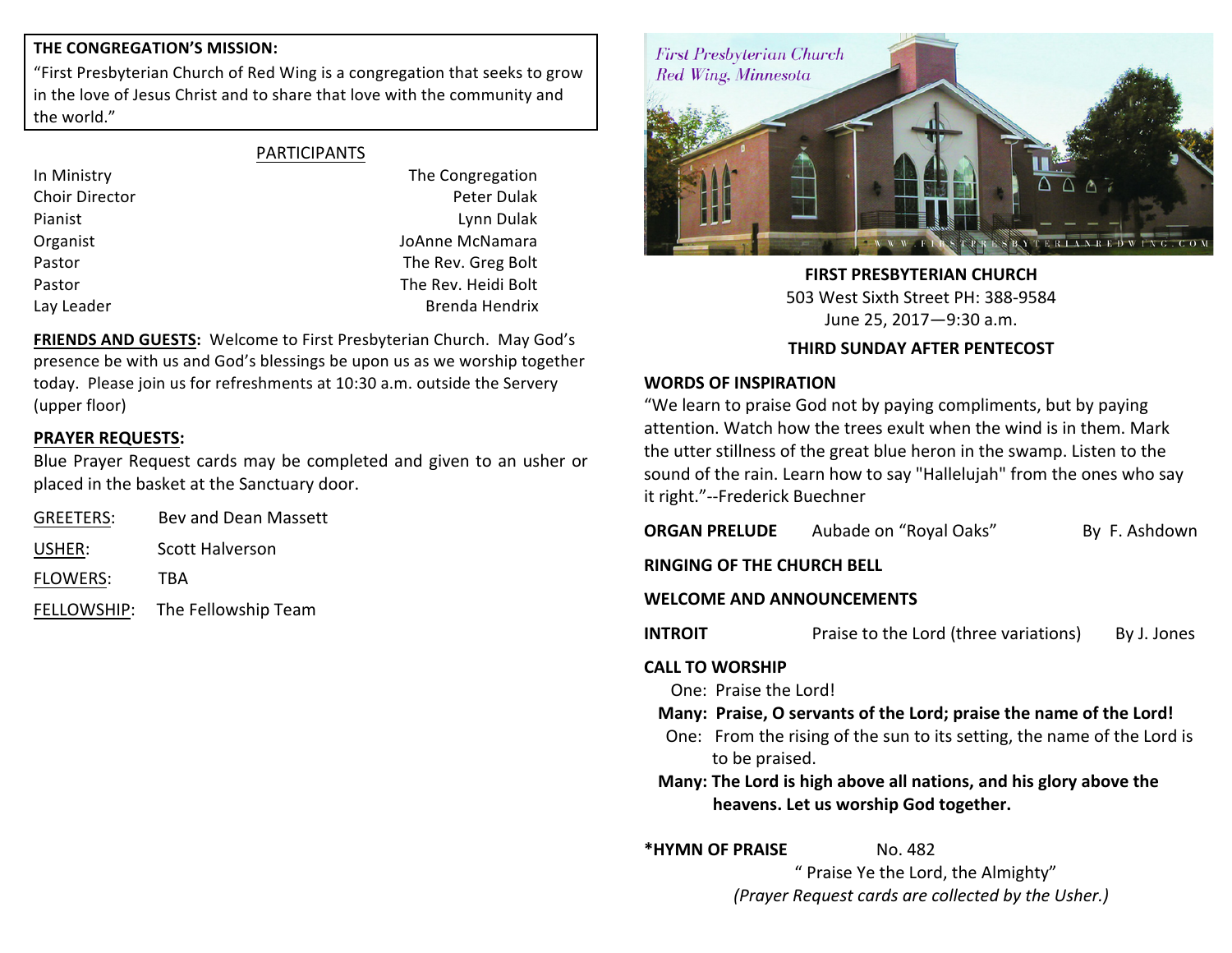#### **\*PRAYER OF CONFESSION** (unison)

Holy and Merciful God, in your presence we confess our failure to be what you created us to be. You alone know how often we have sinned in wandering from your ways, in wasting your gifts, in forgetting your love. By your loving mercy, help us to live in your light and abide in **your ways, for the sake of Jesus Christ our Savior. Amen.** 

#### **\*SILENT PRAYER**

#### **\*ASSURANCE OF PARDON**

- One: Happy are we, holy people, when we walk in the ways of our God. Happy are we, beloved ones, as we receive God's forgiveness.
- **Many:** Happy are we, God's own, because we are made whole, **through Jesus Christ. Amen.**

# **\*PRAYER RESPONSE –(Gloria, Gloria Hymn #576) Gloria, Gloria, in excelsis Deo! Gloria, Gloria, alleluia, alleluia**

**A TIME FOR YOUNG DISCIPLES**

**NEW TESTAMENT LESSON** *Luke 15:8-10* (Read responsively)

#### **OLD TESTAMENT LESSON** Psalm 113

Leader: The Word of the Lord. **People: Thanks be to God!** 

**SERMON Rev.** Heidi Bolt

**\* HYMN OF HOPE** No. 225

"Praise the Lord!"

#### \* **AFFIRMATION OF FAITH**

(from the Westminster Confession of Faith Larger Catechism)

One: Q. 1. What is the chief and highest end of humanity?

# **Many: A. Humanity's chief and highest end is to glorify God, and fully** to enjoy God forever.

# One: Q. 7. What is God?

**Many:** A. God is a Spirit, in and of himself infinite in being, glory, blessedness, and perfection; all-sufficient, eternal, unchangeable, incomprehensible, everywhere present, almighty; knowing all things, most wise, most holy, most just, most merciful and gracious, long-suffering, and abundant in **goodness and truth.** 

#### **PRAYERS OF THE PEOPLE**

# Petitions Pastoral Prayer The Lord's Prayer (p. 16 in hymnal)

**SPECIAL MUSIC** "The Lord's Prayer"—David Hulse, soloist

### **WORSHIP THROUGH TITHES AND OFFERINGS**

| Offertory: | Praise to God the Father By F Ritter                                                                                                  |
|------------|---------------------------------------------------------------------------------------------------------------------------------------|
| *Doxology  | No. 591                                                                                                                               |
|            | Praise God, from whom all blessings flow;                                                                                             |
|            | Praise Christ, all people here below;                                                                                                 |
|            | Praise Holy Spirit evermore;                                                                                                          |
|            | Praise Triune God, whom we adore. Amen.                                                                                               |
|            | *Prayer of Dedication                                                                                                                 |
| One:       | Let us dedicate ourselves to the Lord.                                                                                                |
|            | Many: We offer to God a sacrifice of thanksgiving and pay our<br>vows to the most high. Find honor, O Lord, in the gifts<br>we bring. |
|            |                                                                                                                                       |

### **\* HYMN OF TRUST** No. 172

"My Shepherd Will Supply My Need"

#### **\* CHARGE AND BLESSING**

#### **\* BENEDICTION RESPONSE**

Go with us, Lord and guide the way

Through this and every coming day,

That in Your Spirit strong and true

Our lives may be our gift to you (Tune: No. 535)

\* **POSTLUDE Intrada and Procession** by M. Williams

*\* Please rise in body or spirit*.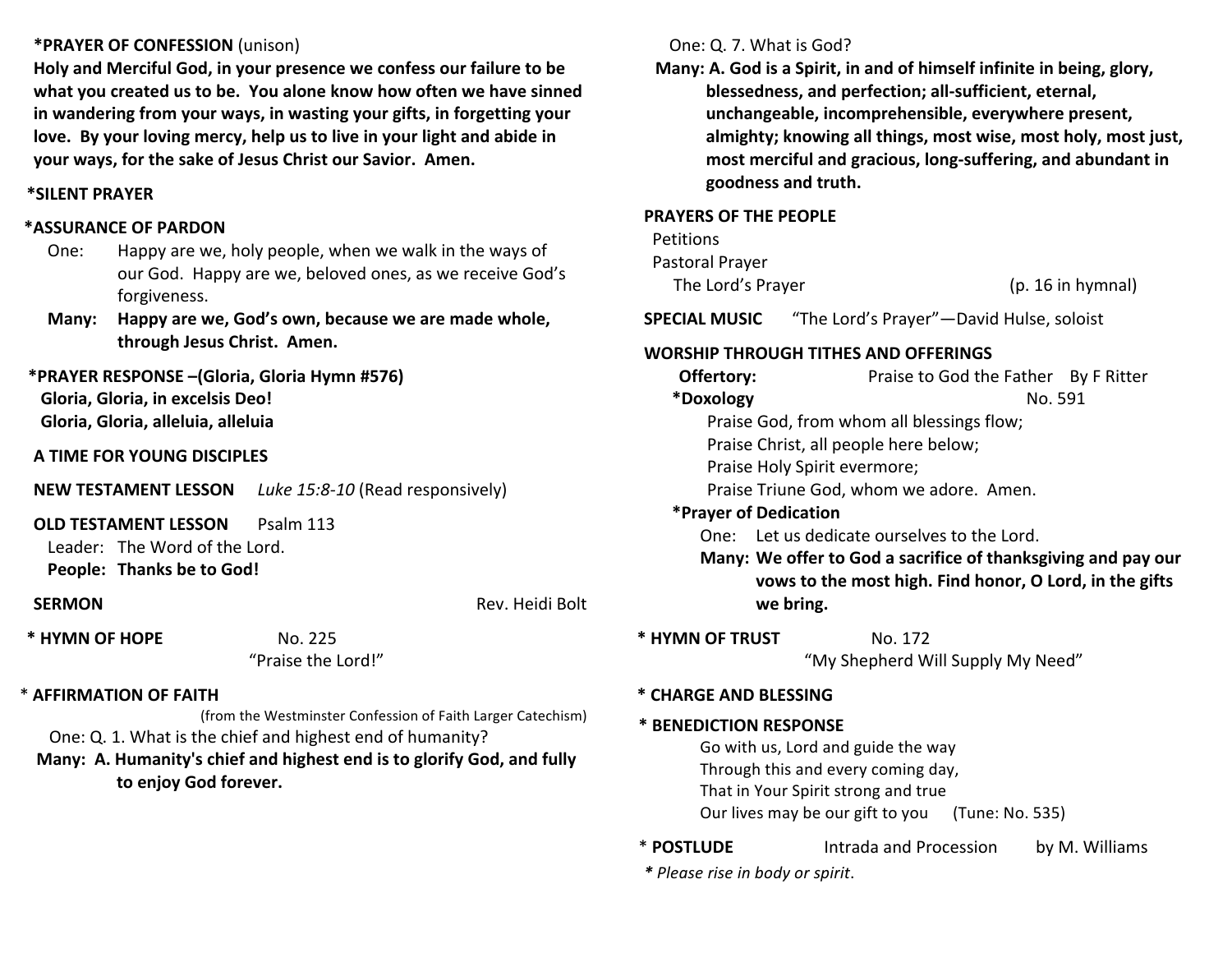# **Luke 15: 8-10**

<sup>8</sup> "Or what woman having ten silver coins,<sup>[a]</sup> if she loses one of them, does not light a lamp, sweep the house, and search carefully until she finds it? <sup>9</sup> When she has found it, she calls together her friends and neighbors, saying, 'Rejoice with me, for I have found the coin that I had **lost.'** <sup>10</sup> Just so, I tell you, there is joy in the presence of the angels of God over one sinner who repents."

# **Psalm 113**

 $1$  Praise the Lord!

Praise, O servants of the Lord;

praise the name of the Lord.  $2$  Blessed be the name of the Lord

from this time on and forevermore.

- $3$  From the rising of the sun to its setting the name of the Lord is to be praised.
- $4$  The Lord is high above all nations, and his glory above the heavens.
- $5$  Who is like the Lord our God, who is seated on high,
- $<sup>6</sup>$  who looks far down</sup>

on the heavens and the earth?

- $<sup>7</sup>$  He raises the poor from the dust,</sup> and lifts the needy from the ash heap,
- $8$  to make them sit with princes, with the princes of his people.
- $9$  He gives the barren woman a home, making her the joyous mother of children. Praise the Lord!

LET'S HIKE BARN BLUFF, Sunday June 25 at 4:00 PM-Join us on Sunday, June 25th at 4:00 p.m. as we gather to hike to the top of Barn Bluff together. We'll meet in the church parking lot. We hope you can join us!

#### **ANNOUNCEMENTS**

**FIRST PREZ HAPPENINGS THIS WEEK:** TODAY. 8:00 a.m. – Church Around the Park  $9:30$  a.m.  $-$  Worship 10:30 a.m. - Fellowship 4:00 p.m. - Hike Barn Bluff Mon., 06/26, 9:00 a.m. - Christian Education Wing Clean-Up and Inventory 10:00 a.m. -Coffee @Mandy's Café Tues.,  $06/27$ ,  $9:30$  a.m. - Podium Committee 5:30 p.m. -Gospel According to Marvel Wed., 06/21, 6:15 a.m. - Men's Book Study 6:00 p.m. - Special Session Meeting Thur., 06/29, 7:30 a.m. - Women's Book Study @ St. James 8:30 p.m. - Church Softball League

**GLORY TO GOD HYMNAL ORDER FORM:** An order form for the new "Glory to God" hymnals is included as an insert with today's bulletin. Each hymnal costs \$20.00 and may be donated in memory of, in honor of, or in dedication to someone. Make checks payable to First Presbyterian Church Red Wing and write "Hymnal Fund" on the memo line. This hymnal contains many of the old hymns we sing along with some new ones.

# **FOOD SHELF NEWS**

**June's** goal is to collect 75 bottles of pancake syrup. Please be generous and help others have healthy meals. The bottles of syrup and/or financial donations may be left on the shelf in the lounge. Thank you for your help, support and generosity!

\*\*\*\*\*\*\*\*\*\*\*\*\*\*\*\*\*\*\*\*\*\*\*\*\*\*\*\*\*\*\*\*\*\*\*\*\*\*\*\*\*\*\*\*\*\*\*\*\*\*

**WE NEED A NEW CHURCH DIRECTORY!** The Fellowship and Membership Committee is seeking a volunteer to help with a new photo directory in October. There will be detailed instructions given and lots of helpers but we need point person to keep us on task. Would you consider helping us to create an updated photo directory?